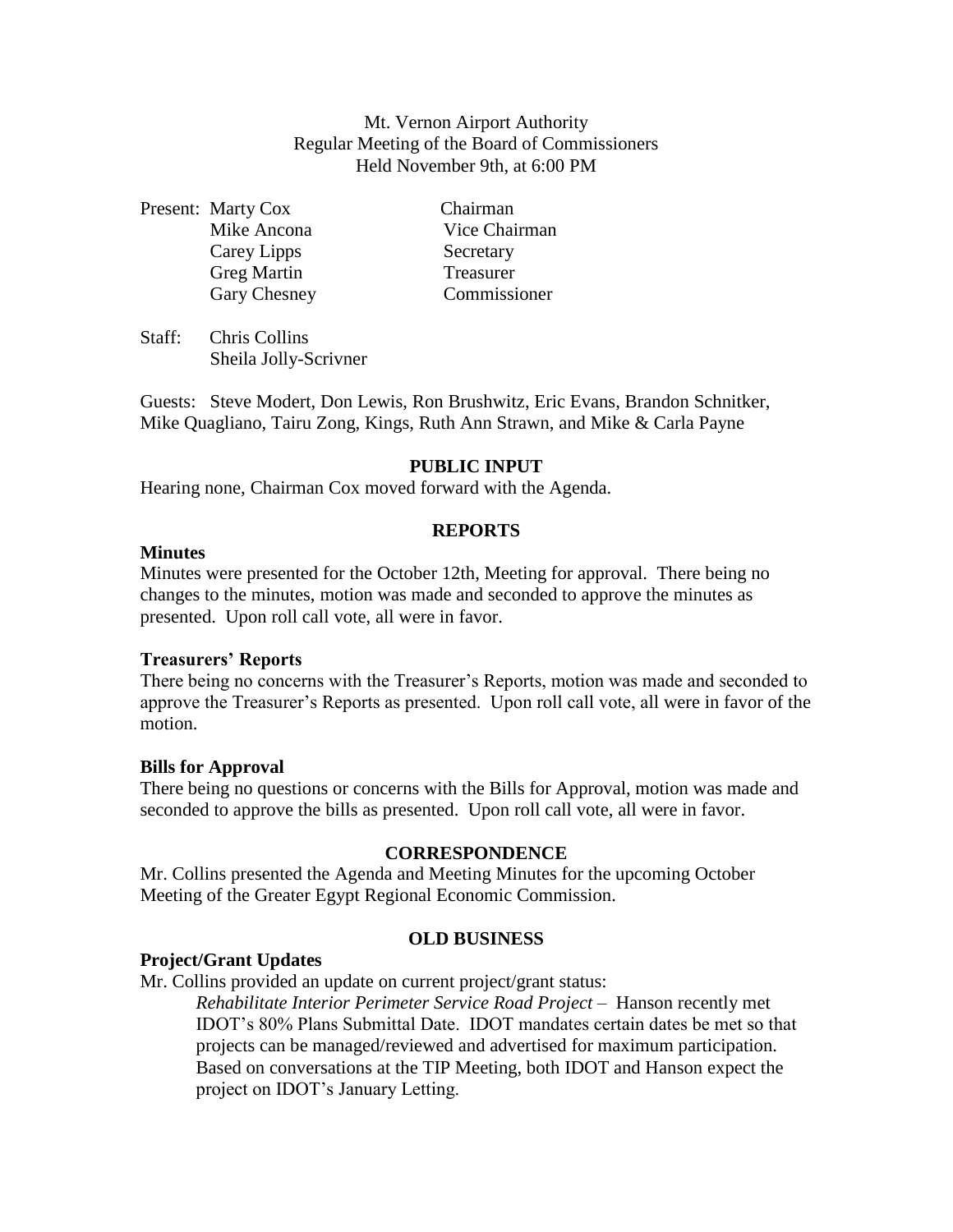*Innovation Park Utility Upgrade Project (Sewer Portion) –* I attended the Jefferson County Board's Full Board Meeting on Monday, October 25<sup>th</sup>. Upon recommendation from the County Board's ARPA Committee, our project was approved on a 9-1 vote. There was some discussion about taxing districts giving funds to other taxing districts. This was introduced by one person during public comment and reinforced by the dissenting member during the various discussions. I did my best to counter this concern. Included in your booklet is meeting coverage from the Sentinel. I have reached out to Hanson about moving things forward (design, preparing bid documents, etc). I plan to speak to Chairman Lindemann in the next week or so about the mechanics on the County's side.

*Innovation Park Utility Upgrade Project (Electrical Portion) –* KT Electric is awaiting the components needed to begin the project. I expect things to begin moving in December or January. With the bidding and approval processes occurring between meetings, and me forgetting to ask for formal approval of KT Electric's bid at last month's meeting, I recommend we do so. Therefore, I recommend approval of KT Electric's \$62,800 bid. Motion was made by Commissioner Lipps and seconded by Commissioner Martin to approve the bid as recommended. Upon roll call vote, all were in favor.

*KT Parking Lot Rehabilitation Project –* During the TIP Meeting in October, IDOT revealed the project is included in the soon to be announced Rebuild Illinois Program. The Governor is expected to make an announcement later this month. I am told it will be during the third week. As soon as a Program Letter is in hand, I will instruct Hanson to initiate their design work.

*Innovation Park Turbine Center (IP Hangar #2)* – Since Mike Quagliano and Brandon Schnitker of Solera Aviation are in attendance, I recommend we discuss this line item in Other Business.

*GMR IFR Base (Temporary)* – Ameren connected their service to the modular structure early last week. Clearwave Communications bored their lines on Friday (see the photo page in the booklet displaying the splice cans throughout Innovation Park). Clearwave connected to IP Hangar #1 on Monday. Without an operable aircraft on site, Air Evac #172 Jefferson County will probably not go live until mid-December at best.

*GMR IFR Base (Permanent) –* Round Table Design surveyed the site late last week. Round Table will submit the elevations to Hanson so that Hanson can begin design of the site plan. The next step is to solidify the architect (Air Evac's preferred architect or the airport's architect). I also need to obtain a copy of the most current Lease Agreement Air Evac used on their most recent IFR Base (as promised by Air Evac). We will use this document as a template to structure our local Lease Agreement.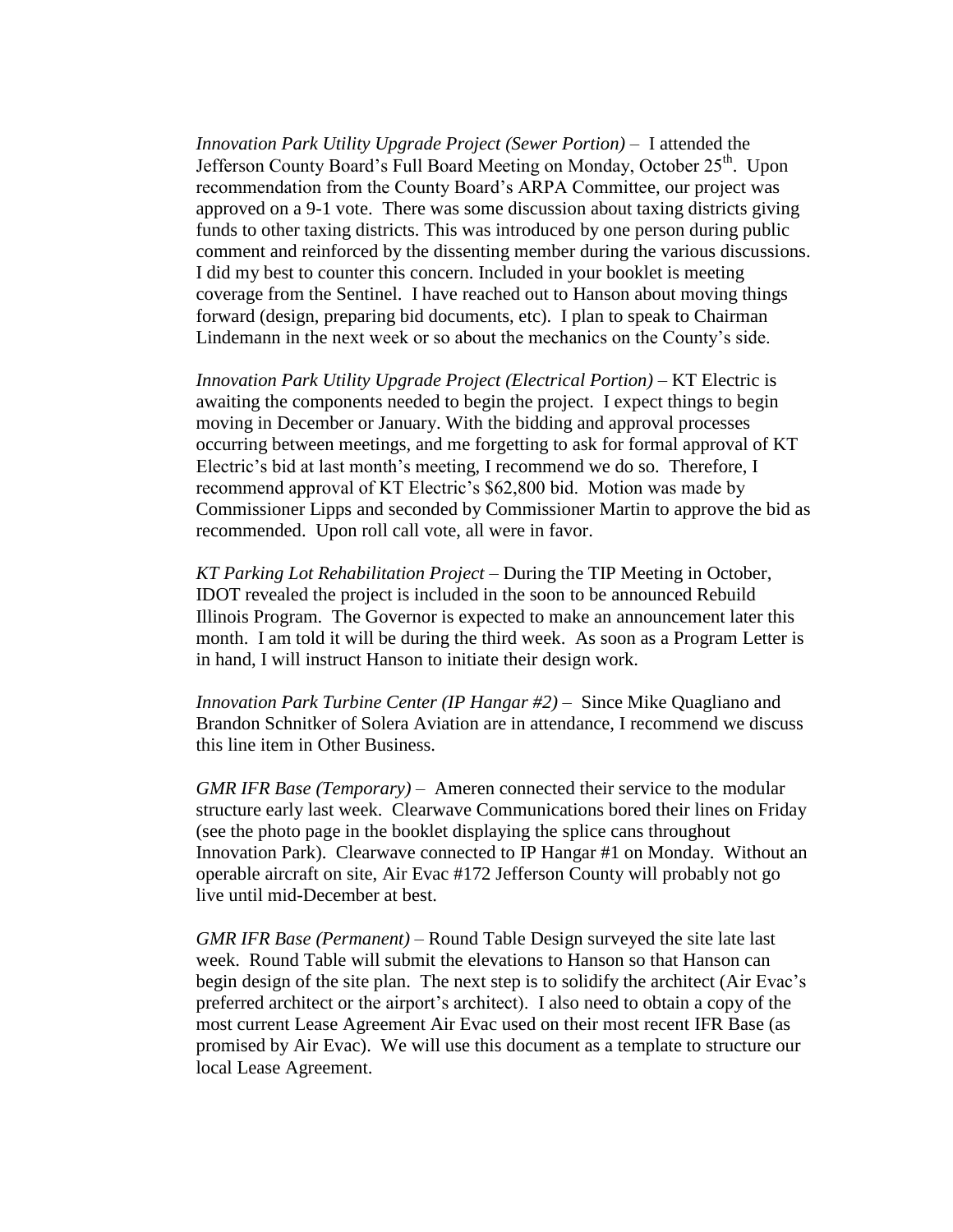*T Hangar A-900 Rehabilitation Project* - I still have no estimates from Powerlift Doors. I think this is mostly due to that company being embarrassed to send estimates due to the increased cost of steel. I believe I will just delay further discussion of this project until late winter/early spring and hope for lower costs by then. Unless needs change, I plan on including the project in the Momentum 2026 Capital Development Plan.

*Replace High Intensity Runway Lights on Primary Runway, Replace Medium Intensity Runway Lights on Crosswind Runway, and Replace Medium Intensity Taxiway Lights on all Taxiways*. - Preliminary design plans are underway at Hanson.

*Scrub Land to Farm Land* (Tract #33) – Matt Colvin assisted farmers Alan and Lori Bowers late last week by disking the western portion of the tract. Matt plans to lease a dozer later this month and complete the reshaping of the former pond area on the eastern portion. Once completed and disked, the tract will be ready for farming in the Spring!

#### **NEW BUSINESS**

*Natural Gas Contract*: As discussed individually just after the October Meeting, Mr. Collins noted a new 24 month contract with Constellation Energy (Affordable Gas and Electric) needs to be formally approved. The new rate locks the airport in at \$0.558 per Therm regardless of the forecasted market increases. Motion was made by Commissioner Chesney and seconded by Commissioner Lipps to approve a 24 month contract with Constellation Energy/AGE as presented. Upon roll call vote, all were in favor.

*IP Gate Reader System*: Mr. Collins presented three bids for a touch screen keypad entry system at the Innovation Park/Maintenance Gate on Tuesday Night. He reasoned that with the increased traffic load at that gate due to Air Evac (employees, delivery drivers, etc), it is vitally important the airport have a simple but powerful system at that gate. The system must be able to be easily re-programmed via computer and log all entries (date, time, etc). Of upmost importance is having a record of all entries due to the fuel farm inside that area. The lowest bid was submitted by local firm Electronic Architechs at \$2535. Security Alarm from Salem submitted the second lowest bid at \$2680. The third bid was submitted by Barcom of Belleville at \$6913. With the bids being "apples to apples", Mr. Collins recommended the approval of the low bid submitted by Electronic Architechs. Motion was made by Commissioner Martin and seconded by Commissioner Lipps to approve the \$2535 bid from Electronic Architechs. Upon roll call vote, all were in favor.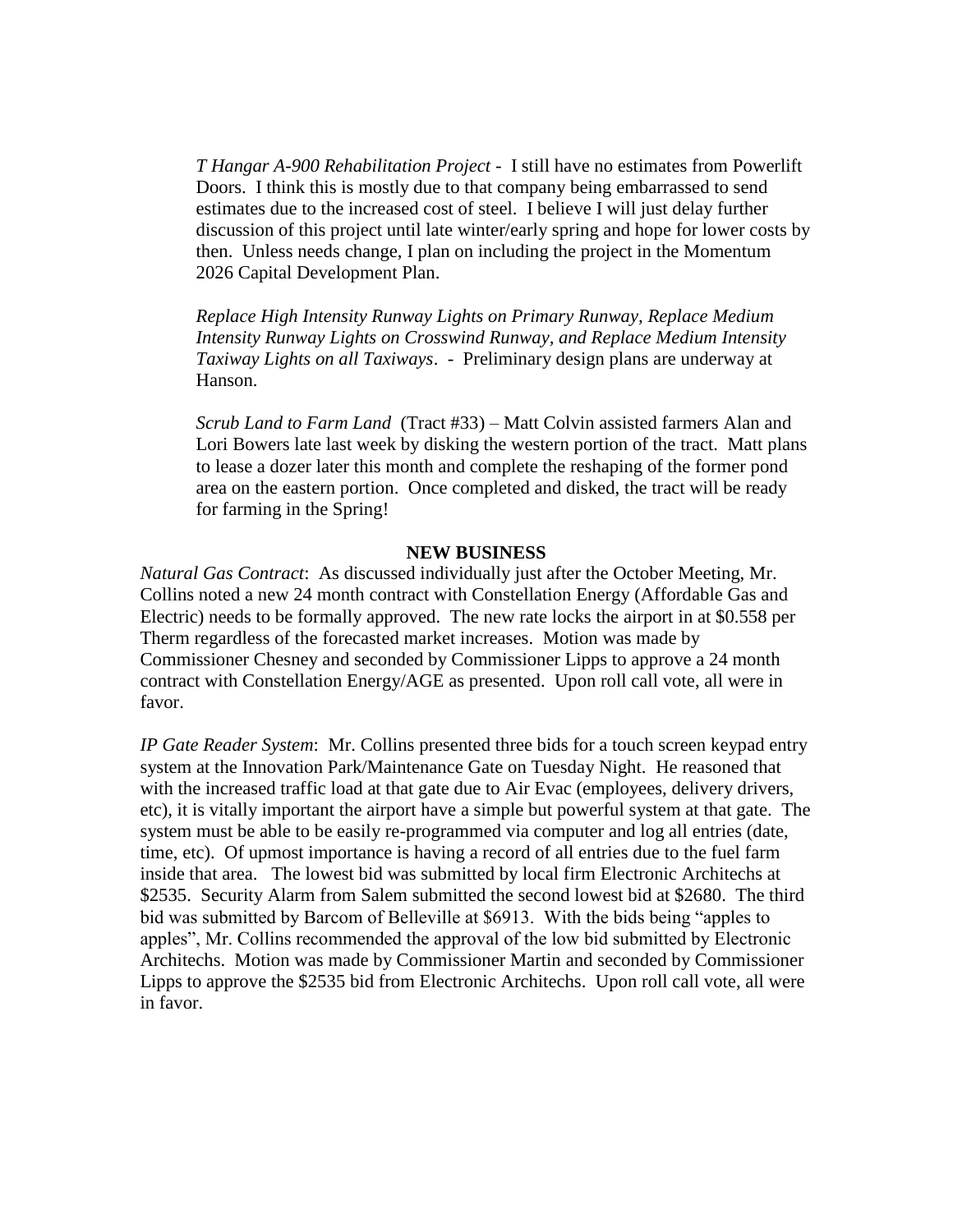*Momentum 2026:* Mr. Collins explained it is time to start the process of the next Capital Development Plan – Momentum 2026. Since the airport is on a three year cycle, and Momentum 2023 was launched in the Spring of 2019, Spring 2022 will be here before we know it. Sticking to the schedule maintains a consistent tax levy. Mr. Collins noted the future progression is this: begin the discussion at the February Meeting, invite Bond Sales Brokers to the next few meetings, pick a broker at the March Meeting, conduct the Public Hearing in April, and Bond Sale Resolution in May. A big decision will need to be made early next year – does the Momentum 2026 Bond and Interest Levy exceed the 1996 PTEL Debt Service Extension Base (DSEB) of \$205,900? At the beginning of the Momentum 2023 process, the DSEB had been increased by legislative action to \$230,000. A Bond and Interest Levy increase above \$211,000 would signal a participation in the "expected" EAV Increase/Capture process. Because of the airport's "frozen" 1996 DSEB approach, the Mt. Vernon Airport Authority is the only local taxing body showing no tax increase on property tax bills year after year! Mr. Collins stated there is ample time to discuss staying put at \$205,900, increase the levy slightly, or increase to the new full DSEB allowed by legislation. Mr. Collins provided a tentative listing of the proposed projects for Momentum 2026. The projects are a mix of local needs and State/Federal/Local initiatives from the airport's Transportation Improvement Program. Mr. Collins mentioned the airport still has a sizeable amount of funds leftover from the Momentum 2023 Plan. This was due to not completing the "T" Hangar Project (IDOT's reversing approval on the site). The airport has simply shifted the funds to other projects and intends to continue doing so until those funds are expended. Mr. Collins titles these projects "Wind Down" Projects. Examples are: Local Share for State/Federal Perimeter Access Road Project, Ameren Transformer Relocation at Innovation Park, Innovation Park Utility Upgrade Project, Innovation Park Lift Station Upgrades, Innovation Park Gate Access Project, and Taxiway "A" Fillet Project. A separate listing titled "Wind Down" Projects was also presented to the Commissioners. Mr. Collins concluded by stating that although everything regarding Momentum 2026 is in its infancy, the airport will need to decide what project or projects get funded after the State/Federal and Priority Projects are addressed.

#### **OTHER BUSINESS**

Mr. Collins introduced Mr. Mike Quagliano and Mr. Brandon Schnitker of Solera Aviation. The pair operate the HondaJet currently housed in the Community Hangar. Mr. Collins noted Solera Aviation is intended to be the major tenant in Innovation Park Hangar #2 (IP Turbine Center). Mr. Schnitker is a young local aviator that will soon be graduating from SIUC. Mr. Quagliano noted that he is originally from the central part of the state but currently resides near Georgetown, Kentucky. The pair met Mr. Collins over a year ago and have developed a fondness for Mt. Vernon Outland Airport. Quagliano and Schnitker want to help the airport grow by opening/creating aviation and non-aviation businesses located at the airport. Long term financing for capital development projects may also be available via the pair's bank – Solera Bank. Discussion ensued regarding Solera Bank, Innovation Park Turbine Center, flight training, and upgrades to the airport fuel farm. Although a very positive exchange took place, no decisions were made.